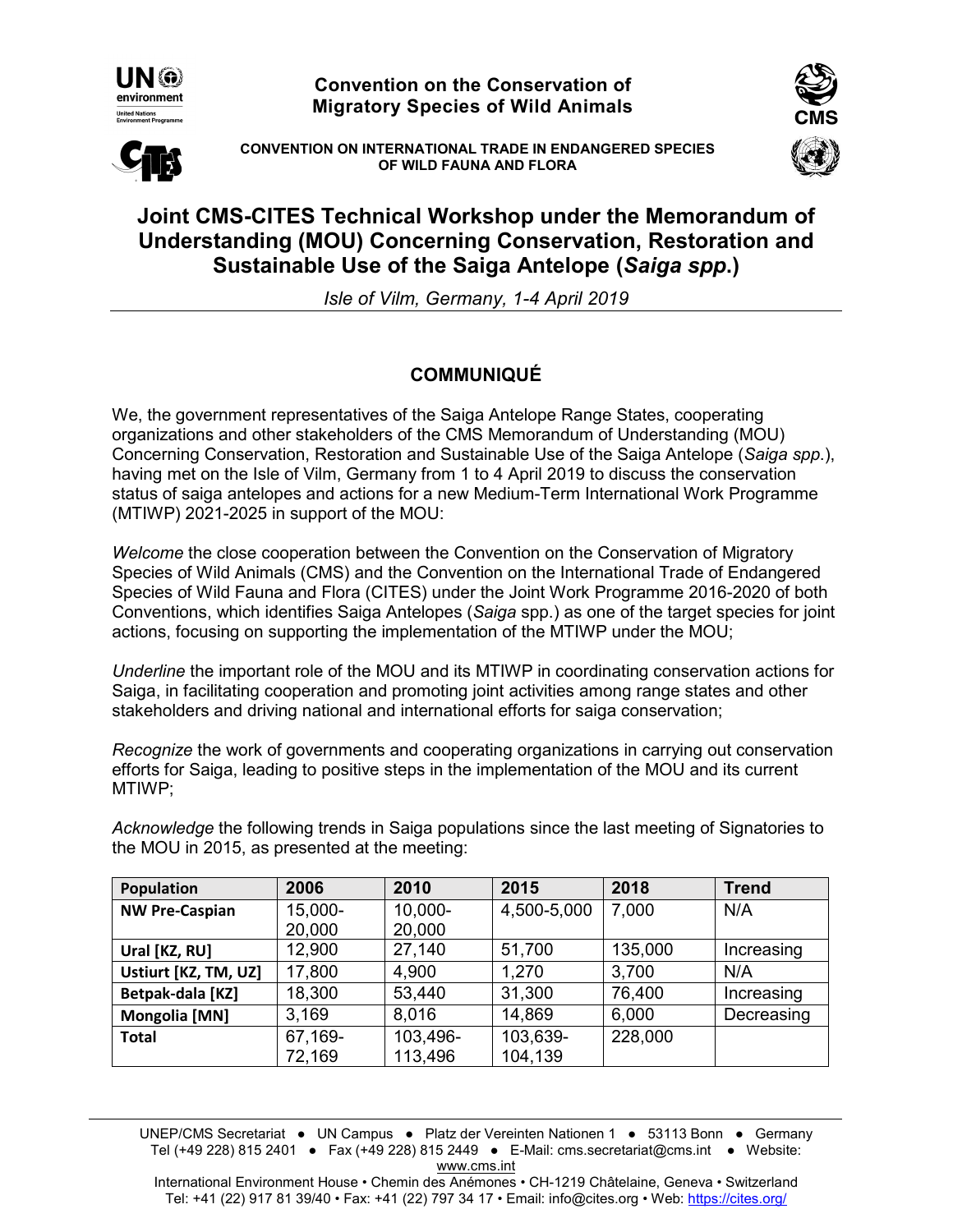*Reiterate* the importance of continuing and expanding the ongoing conservation work under the Saiga MOU to address the many threats Saigas are facing, including from linear infrastructure (fences, railroads, pipelines), disease, habitat deterioration and poaching;

*Welcome* the development of a new draft MTIWP for the period 2021-2025, outlining the future priority actions for saiga conservation, which will be submitted for adoption to the Fourth Meeting of Signatories to the MOU scheduled to take place in the Russian Federation in August 2020;

*Support* the recommendations in CITES Document CoP18 Doc. 86 on Saiga Antelopes concerning trade in and conservation of saiga antelopes, and the further collaboration between CITES and CMS for implementing the new MTIWP for the period 2021-2025, to be presented at CITES CoP18;

*Underline* the need to continue supporting and promoting the implementation of conservation measures included in the draft new MTIWP relating to sustainable use and trade, local people, awareness, habitat and environmental factors, protected areas, monitoring, anti-poaching, disease and captive breeding, as well as population-specific measures;

*Acknowledge* that the Mongolian Saiga population recently experienced a dramatic decline due to infection with Peste des Petits Ruminants (PPR), and that urgent actions are needed to stabilize and increase population numbers;

*Acknowledge* that disease is an emerging major factor limiting saiga antelope population recovery across the species' range, and that in order to jointly tackle this threat a new section has been added to the new draft MTIWP 2021-2025;

*Emphasize* the urgency to maintain the PPR-targeted vaccination of livestock for the purpose of saving the Saiga Antelopes and other wildlife in Mongolia, aligned with the principles of the Global Strategy for the Control and Eradication of PPR prepared by the Food and Agriculture Organization (FAO) and the World Organization for Animal Health (OIE);

*Support* CITES Document CoP18 Doc. 56 on *Simplified procedures for permits and certificates* to facilitate the movement of diagnostic and other health/disease related samples to OIE reference laboratories;

*Welcome* in particular the set of priority measures relating to sustainable use of, and trade in Saiga Antelopes in the new draft MTIWP, including encouraging registration, control and monitoring of stockpiles; establishing internal market controls for Saiga parts and products; reducing demand for and use of Saiga horn in traditional medicines; encouraging cooperation between *in-situ* conservation and the Asian medicine industry for promoting saiga conservation and sustainable use; improving collaboration amongst Range States to implement CITES by further harmonizing legislation and strengthening implementation of legislation; and initiating research on the feasibility, conditions and requirements for sustainable use of specific populations of saigas;

*Send* our deepest respect and regards to the family of Yerlan Nurgaliyev, who lost his life and to Pyiotr Nitzyk who was seriously injured during their work as rangers protecting the saiga antelope in Kazakhstan and *appreciate* the important work and efforts rangers around the world are doing to protect threatened wildlife;

*Call upon* Saiga Antelope Range States, Parties, multilateral environmental agreements, intergovernmental organizations, non-governmental organizations and other stakeholders to